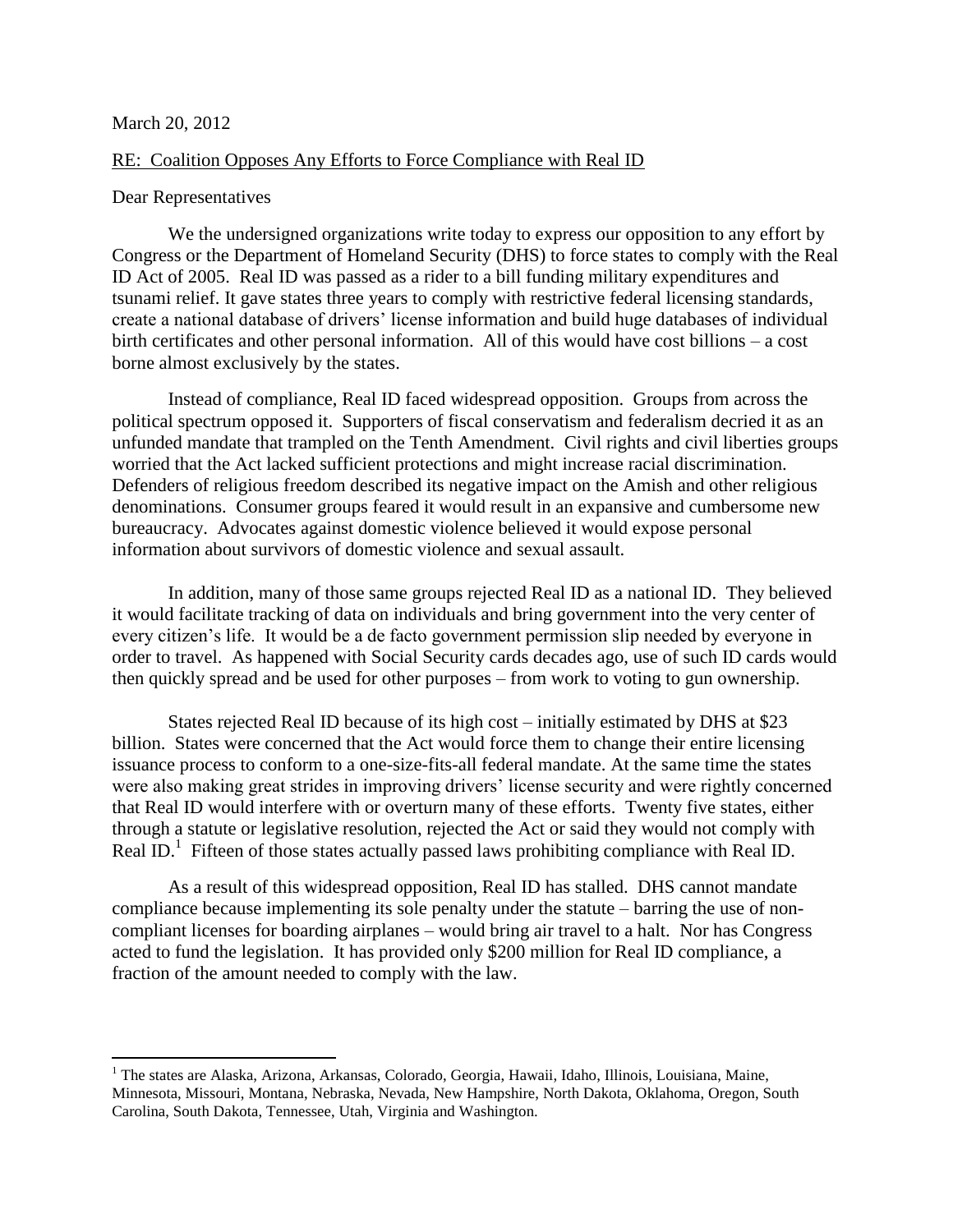| Given this reality, any additional Real ID compliance efforts by DHS or Congress would       |
|----------------------------------------------------------------------------------------------|
| harm individual liberty and waste precious taxpayer resources. The undersigned organizations |
| urge you oppose any efforts to attempt to force compliance with Real ID.                     |

Sincerely,

| <b>American Civil Liberties Union</b> |  |  |
|---------------------------------------|--|--|
|                                       |  |  |

American Library Association

Asian Law Caucus, member of Asian American Center for Advancing Justice

Bob Barr, Former Member of Congress and Chairman of Liberty Guard

Center for Financial Privacy and Human Rights

Constitutional Alliance

Consumer Action

Consumer Federation of America

Consumer Watchdog

Center for Democracy & Technology

Defending Dissent Foundation

DownsizeDC.org, Inc.

5-11 Campaign

Electronic Frontier Foundation

Electronic Privacy Information Center

Floridians Against REAL ID

Hispanic Leadership Fund

The Leadership Conference on Civil and Human Rights

Liberty Coalition

The Multiracial Activist

Patient Privacy Rights